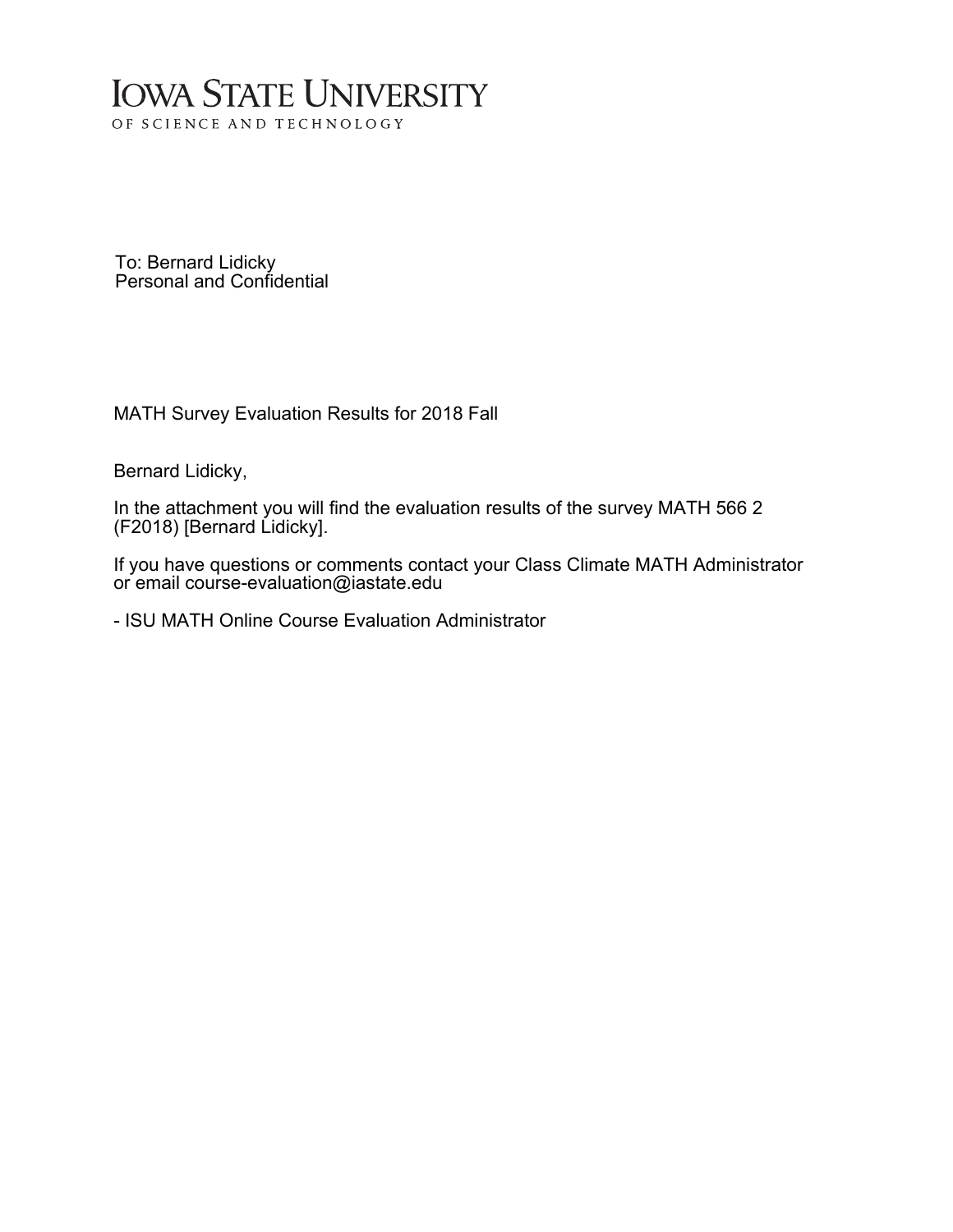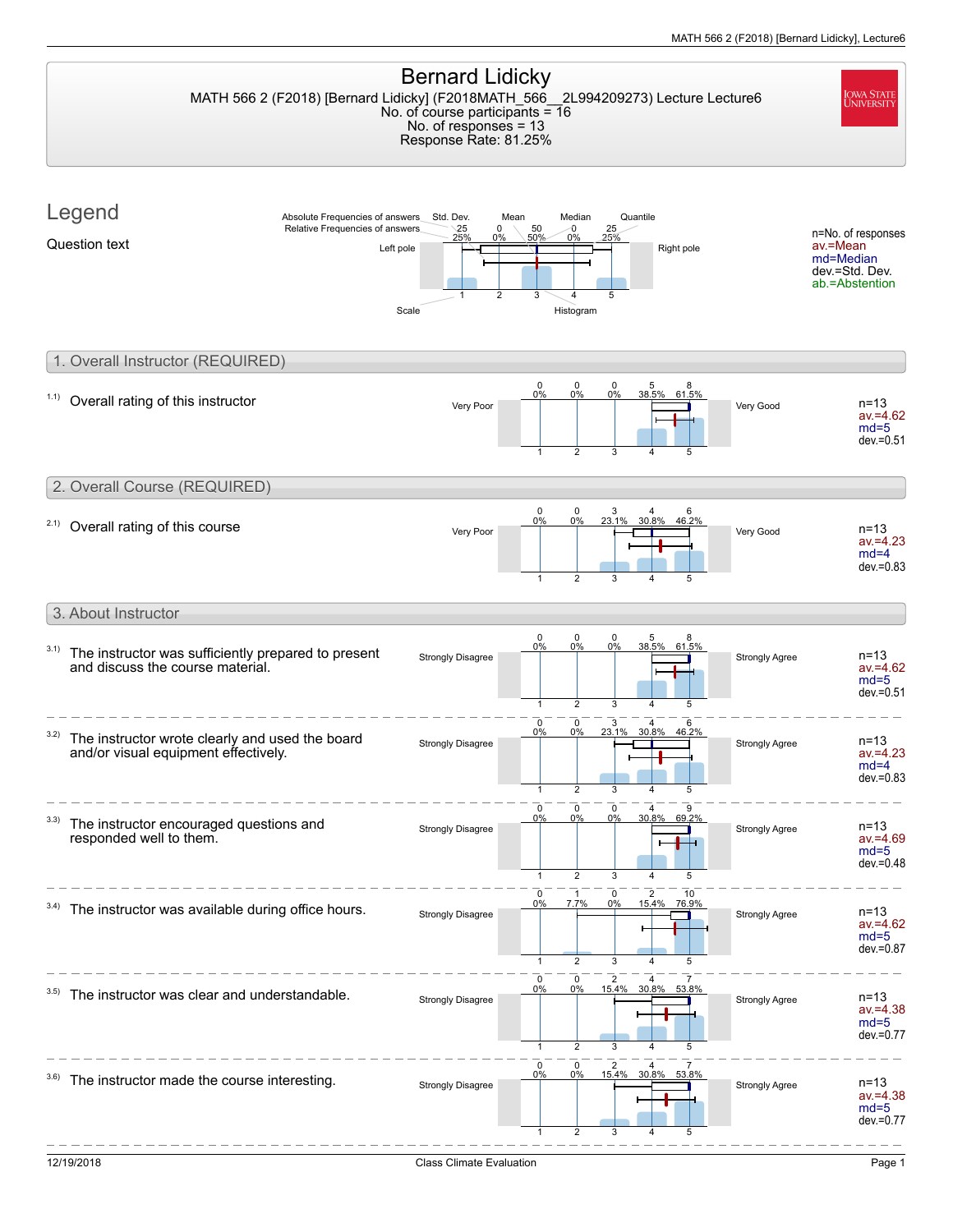| 3.7) | The instructor used homework and/or quizzes in<br>an appropriate and useful way.                              | Strongly Disagree             | 0<br>0%<br>$\mathbf{1}$ | 0<br>0%<br>2                                             | $\pmb{0}$<br>0%<br>3                           | 5<br>4                        | 38.5% 61.5%                | Strongly Agree        | $n = 13$<br>$av = 4.62$<br>$md=5$<br>$dev = 0.51$ |
|------|---------------------------------------------------------------------------------------------------------------|-------------------------------|-------------------------|----------------------------------------------------------|------------------------------------------------|-------------------------------|----------------------------|-----------------------|---------------------------------------------------|
| 3.8) | The instructor was timely, clear, and fair in<br>announcing and administering course policies.                | <b>Strongly Disagree</b>      | $\mathbf 0$<br>0%       | $\mathbf 0$<br>0%<br>$\overline{2}$                      | 0<br>0%                                        | 5                             | 38.5% 61.5%                | Strongly Agree        | $n = 13$<br>$av = 4.62$<br>$md=5$<br>$dev = 0.51$ |
|      | 4. About Course                                                                                               |                               |                         |                                                          |                                                |                               |                            |                       |                                                   |
|      | 4.1) The exams fairly reflected the course material.                                                          | <b>Strongly Disagree</b>      | 0<br>0%                 | 0<br>0%<br>$\overline{2}$                                | $\overline{\mathbf{c}}$                        | 3<br>15.4% 23.1% 61.5%        |                            | <b>Strongly Agree</b> | $n = 13$<br>$av = 4.46$<br>$md=5$<br>$dev = 0.78$ |
| 4.2) | The exams were graded in a prompt and fair way.                                                               | <b>Strongly Disagree</b>      | 0<br>0%<br>$\mathbf{1}$ | $\begin{matrix} 0 \\ 0\% \end{matrix}$<br>$\overline{2}$ | 7.7%<br>3                                      | 30.8% 61.5%<br>$\overline{4}$ | 5                          | Strongly Agree        | $n = 13$<br>$av = 4.54$<br>$md=5$<br>$dev = 0.66$ |
| 4.3) | The homework/quizzes were returned in a timely<br>manner.                                                     | Strongly Disagree             | 0<br>0%<br>$\mathbf{1}$ | 0<br>0%<br>$\overline{2}$                                | 0<br>0%<br>3                                   |                               | 30.8% 69.2%                | Strongly Agree        | $n = 13$<br>$av = 4.69$<br>$md=5$<br>$dev = 0.48$ |
|      | 4.4) The textbook was useful in helping me learn the<br>course material.                                      | N/A (non-applicable)          | 53.8%                   | 0<br>0%<br>$\overline{2}$                                | $\overline{a}$<br>3                            | 5                             | 7.7% 15.4% 15.4% 7.7%<br>6 | <b>Strongly Agree</b> | $n = 13$<br>$av = 2.62$<br>$md=1$<br>$dev = 1.94$ |
| 4.5) | The online homework was useful in helping me<br>learn the course material.                                    |                               | 53.8%                   | $\mathbf 0$<br>$0\%$<br>$\overline{2}$                   | $\mathbf 0$<br>$\mathbf 0$<br>0%<br>$0\%$<br>3 | 5                             | 7.7% 38.5%                 |                       | $n = 13$<br>$av = 3.23$<br>$md=1$<br>$dev = 2.52$ |
|      | The supplementary materials (e.g., Powerpoint<br>presentations, videos, web pages, etc.) were<br>informative. | <b>Strongly Agree</b>         | 30.8% 15.4% 7.7%        | 2                                                        | 0<br>0%                                        |                               | 7.7% 38.5%                 | N/A (non-applicable)  | $n = 13$<br>$av = 3.54$<br>$md=3$<br>$dev = 2.3$  |
|      | 5. About You                                                                                                  |                               |                         |                                                          |                                                |                               |                            |                       |                                                   |
| 5.1) | On average, how many hours each week did you<br>devote to this course outside the classroom?                  | Less than 3                   | 0%                      | 2                                                        | 15.4% 46.2%                                    | 7.7%                          | 30.8%<br>5                 | More than 12          | $n = 13$<br>$av = 3.54$<br>$md=3$<br>$dev = 1.13$ |
|      | What resources did you use throughout the semester? (Check as many as apply)                                  |                               |                         |                                                          |                                                |                               |                            |                       |                                                   |
|      |                                                                                                               | Supplemental Instruction (SI) |                         |                                                          |                                                |                               |                            | 15.4%                 | $n = 13$                                          |
|      | Group Office Hours (recitation leaders)                                                                       |                               |                         |                                                          |                                                |                               |                            |                       |                                                   |
|      |                                                                                                               | Instructor's Office Hours     |                         |                                                          |                                                |                               |                            | 69.2%                 |                                                   |
|      | Online tools like Khan Academy                                                                                |                               |                         |                                                          |                                                |                               |                            |                       |                                                   |
|      |                                                                                                               | None of Them                  |                         |                                                          |                                                |                               |                            | 7.7%                  |                                                   |

Alex's office hours and your office hours were both helpful.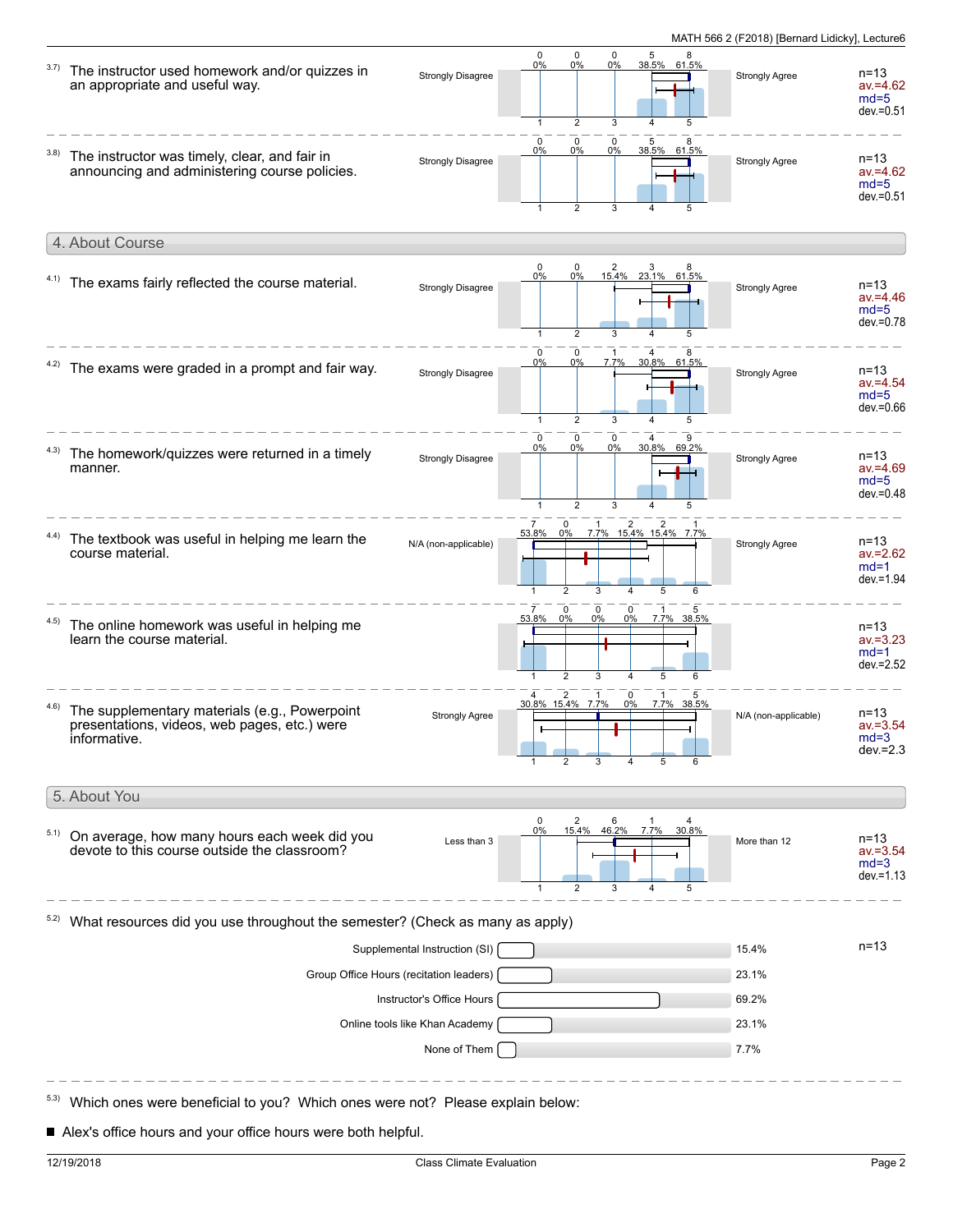- I didn't use as many of the available resources as I should have. I had a fairly busy semester but I should have devoted more time and effort to this course.
- I think Alex was a good TA. He understood when most students were struggling with homework.
- Office hours were helpful, even the unofficial ones to and from class

6. Other

- 6.1) Additional Comments
- Bernard loves to make the students work on the new topics during class hours. I encourage this approach but often it helps to have a series of lectures to clear understanding of certain topics. For example, graph-partitioning/network flows/Gomory-hu trees. These topics require strong visual examples and we simply solved worksheets during class hours. It often felt that we were learning all the materials on our own. I don't mind that but if I had to take that approach I won't be taking a 3 credits course. Linear and integer programming is such an interesting topic. I felt much could have been done if Bernard would have combined lectures with worksheets. The homework was challenging and that's where I learned most of my material and that too not from Bernard's worksheets but from online resources. This again reflects how beneficial it could have been if we had a set of slides to help give a proper visual understanding about graph and geometry related topics.
- Course was very good. I had to work very hard to learn Sage, but I definitely learned a lot.
- I know that this is a Math course, but I almost thought it was too geared to math majors, which I am not. There were a number of times that I struggled with some of the material because it seemed like there needed to be a bit more background information that I did not have. I meet the suggested prerequisites, but there are a number of times when we were doing proofs and whatnot during class that I was not prepared for. I think it would be good to have some more of the steps and whatnot written out, to try and make things clearer, though I admit that I may be in the minority with that sentiment.

I also personally think that there could be less time working on the proofs during class. During those work sessions, I felt like either I would finish right away and then sit there waiting for others, or I wouldn't know where to start, and often those around me didn't know what to do either.

I think that having more examples in class and working a bit more with the sage would be nice as well. I have a decent amount of programming experience, but I had never worked with python, and certainly not sage. There were a number of times that I was working on a problem for a number of hours, only to find a very simple way of doing things, which I did not find on the internet.

So in general I think that this was a fine course and I did learn things, and many of my problems were likely my own fault. I should have gone to office hours but I still think that there could have been a few minor changes to assist with non-math majors.

- $\blacksquare$ It would have been nice to have a crash course on Sage! I spent lots of time trying to learn Sage and get help with Sage outside of just the content and material of the course itself.
- Keep up the good work Bernard!
- The class was great and I learned a lot; however, the grading is slightly frustrating. Everything was out of 2 points and from what I could П tell a 1 means you did everything but might need to fix something, and a 2 was given if everything was perfect. I understand that we get time to redo homework, but between this class and others classes it is sometimes difficult to go back and fix things. For example, I still have a 0 for homework 4 even though I turned in four out of six problems and now I am working on homework 5 and I am certain I will not be able to finish the last problem (so I guess I will get a 0). So now I have to fix three problems I do not fully understand how to do and also take the exam. It was also discussed that the final would not be given to students who haven't finished the homework. I do not think a 100% should be necessary to be able to take the final. Again I would like to say that the class was great. Everything out of 2 points was not.
- The coursework was fairly heavy toward the end, which caused a lot of stress.
- $\blacksquare$ The exams were difficult. I struggled with understanding the problem and making the code. This class tested my patience since I felt frustrated with coding most of the time.
- This was an enjoyable class. I especially enjoyed the homework and interactive class structure.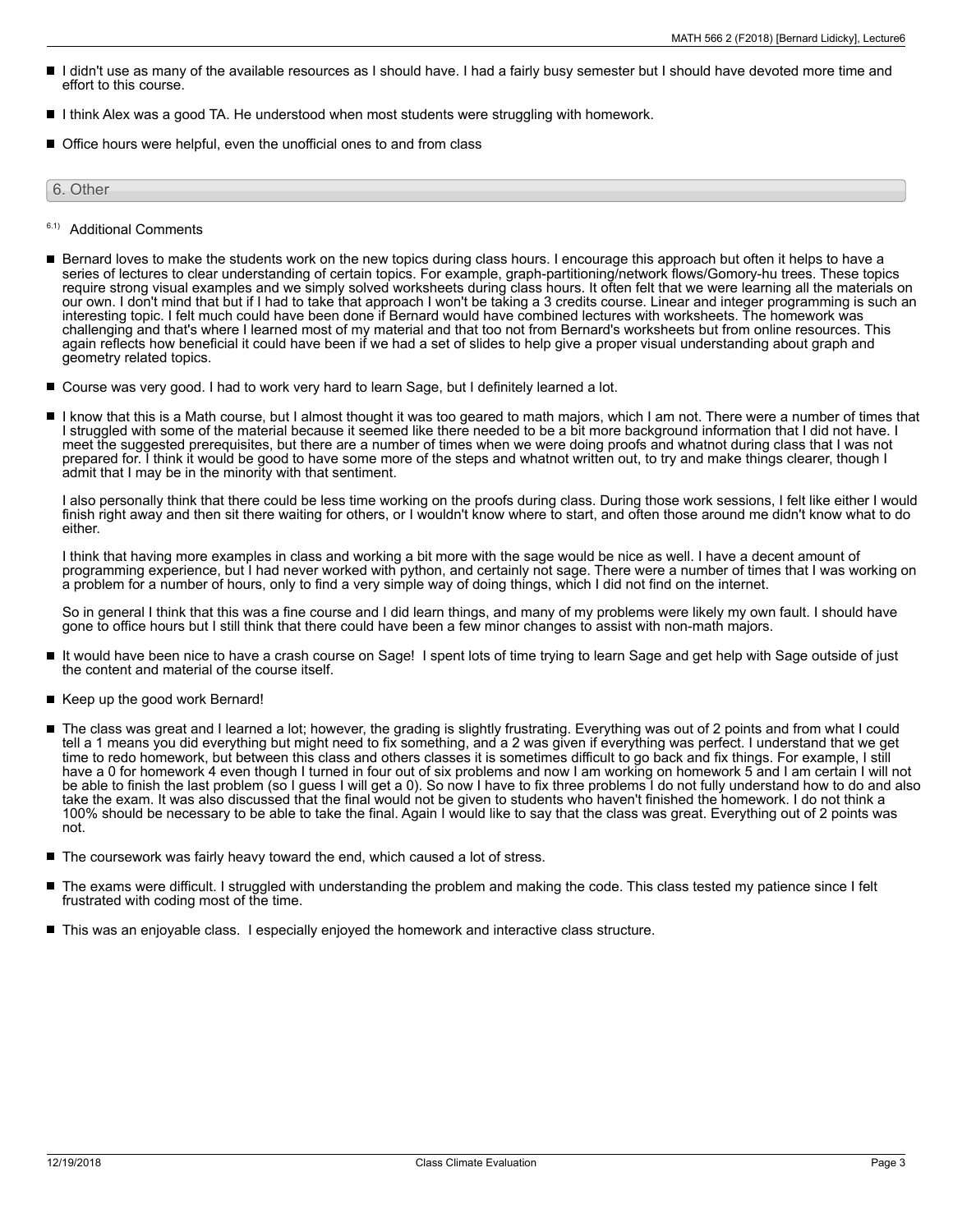## Histogram for scaled questions

## Overall rating of this instructor



The instructor wrote clearly and used the board and/or visual equipment effectively.



The instructor was clear and understandable.



The instructor was timely, clear, and fair in announcing and administering course policies.



Overall rating of this course



The instructor encouraged questions and responded well to them.



The instructor made the course interesting.



The exams fairly reflected the course material.



The instructor was sufficiently prepared to present and discuss the course material.



The instructor was available during office hours.



The instructor used homework and/or quizzes in an appropriate and useful way.



The exams were graded in a prompt and fair way.

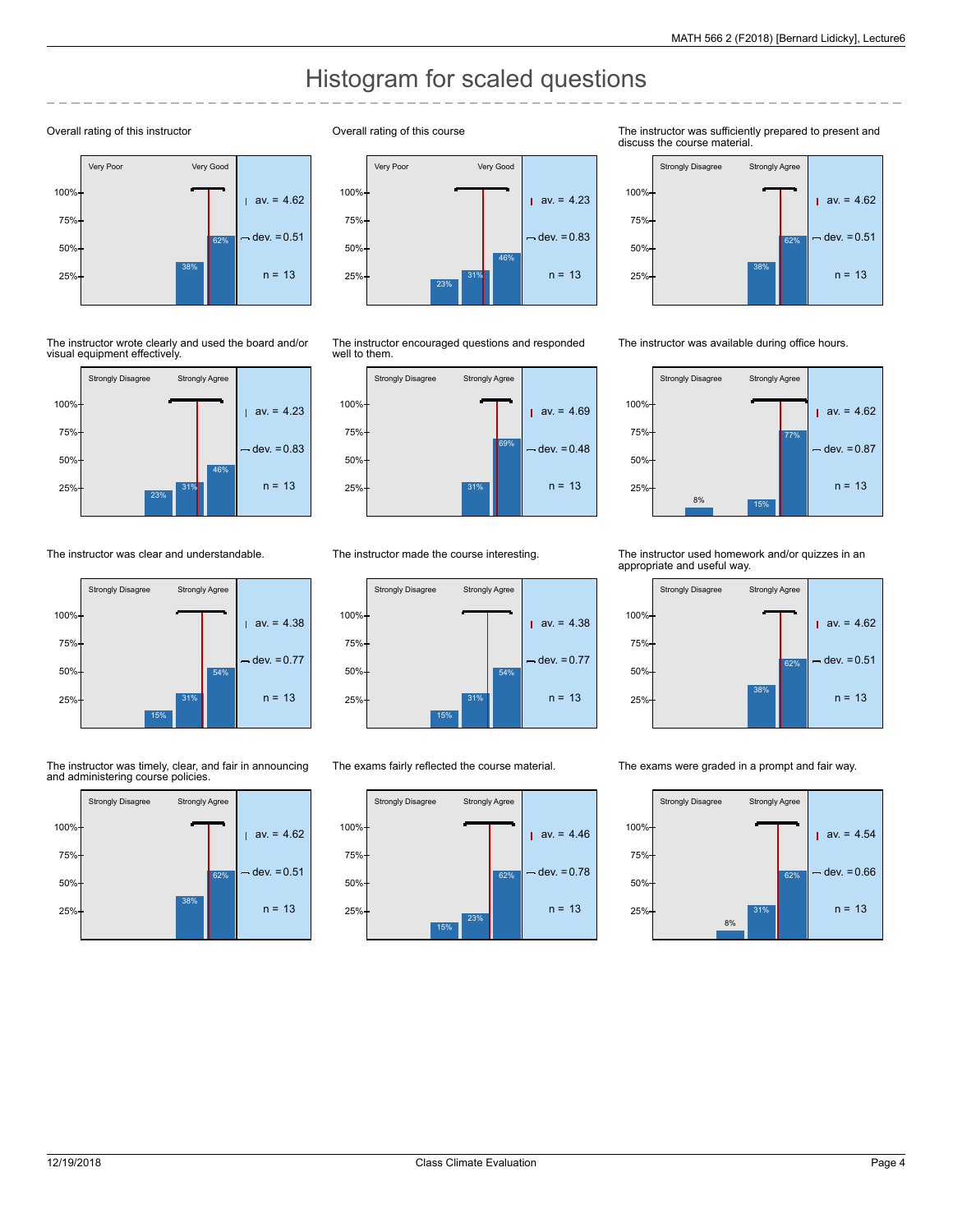The homework/quizzes were returned in a timely manner.



The textbook was useful in helping me learn the course material.



On average, how many hours each week did you devote to this course outside the classroom?



The online homework was useful in helping me learn the course material.



## The supplementary materials (e.g., Powerpoint presentations, videos, web pages, etc.) were

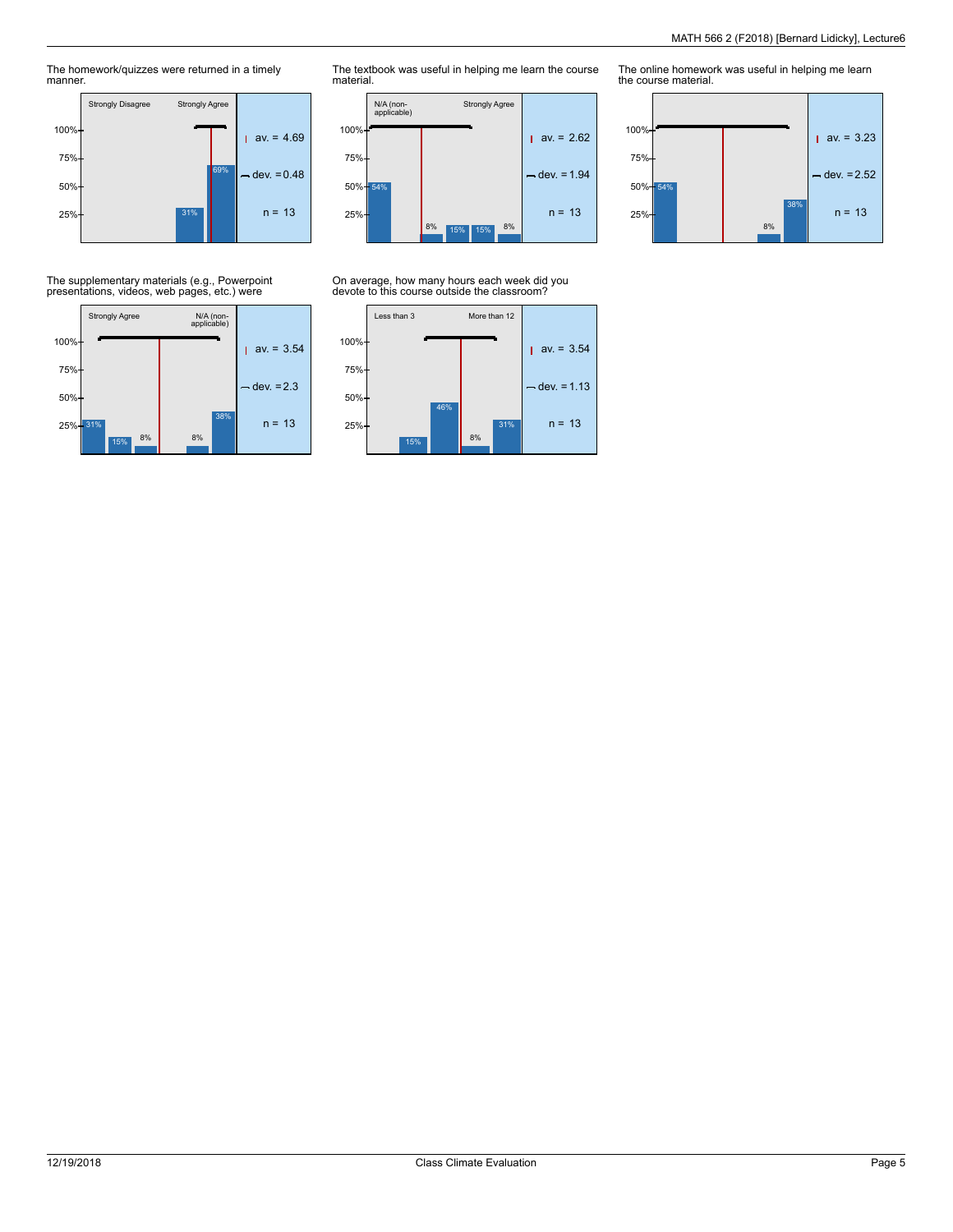| Profile |                                                                                                                             |                                                                               |                             |  |  |  |                       |          |             |                            |                            |
|---------|-----------------------------------------------------------------------------------------------------------------------------|-------------------------------------------------------------------------------|-----------------------------|--|--|--|-----------------------|----------|-------------|----------------------------|----------------------------|
|         | Subunit:<br>Name of the instructor:<br>Name of the course:<br>(Name of the survey)<br>Values used in the profile line: Mean | <b>MATH</b><br><b>Bernard Lidicky</b><br>MATH 566 2 (F2018) [Bernard Lidicky] |                             |  |  |  |                       |          |             |                            |                            |
|         | 1. Overall Instructor (REQUIRED)                                                                                            |                                                                               |                             |  |  |  |                       |          |             |                            |                            |
|         | 1.1) Overall rating of this instructor                                                                                      |                                                                               | Very Poor                   |  |  |  | Very Good             | $n = 13$ |             |                            | av.=4.62 md=5.00 dev.=0.51 |
|         | 2. Overall Course (REQUIRED)                                                                                                |                                                                               |                             |  |  |  |                       |          |             |                            |                            |
|         | 2.1) Overall rating of this course                                                                                          |                                                                               | Very Poor                   |  |  |  | Very Good             | $n = 13$ |             |                            | av.=4.23 md=4.00 dev.=0.83 |
|         | 3. About Instructor                                                                                                         |                                                                               |                             |  |  |  |                       |          |             |                            |                            |
| 3.1)    | The instructor was sufficiently prepared to<br>present and discuss the course material.                                     |                                                                               | Strongly<br>Disagree        |  |  |  | <b>Strongly Agree</b> | $n = 13$ |             |                            | av.=4.62 md=5.00 dev.=0.51 |
| 3.2)    | The instructor wrote clearly and used the board<br>and/or visual equipment effectively.                                     |                                                                               | Strongly<br>Disagree        |  |  |  | <b>Strongly Agree</b> | $n = 13$ |             |                            | av.=4.23 md=4.00 dev.=0.83 |
| 3.3)    | The instructor encouraged questions and<br>responded well to them.                                                          |                                                                               | Strongly<br>Disagree        |  |  |  | <b>Strongly Agree</b> | $n = 13$ | $av = 4.69$ |                            | md=5.00 dev.=0.48          |
| 3.4)    | The instructor was available during office<br>hours.                                                                        |                                                                               | Strongly<br>Disagree        |  |  |  | <b>Strongly Agree</b> | $n = 13$ |             |                            | av.=4.62 md=5.00 dev.=0.87 |
| 3.5)    | The instructor was clear and understandable.                                                                                |                                                                               | Strongly<br>Disagree        |  |  |  | <b>Strongly Agree</b> | $n = 13$ |             |                            | av.=4.38 md=5.00 dev.=0.77 |
| 3.6)    | The instructor made the course interesting.                                                                                 |                                                                               | Strongly<br>Disagree        |  |  |  | <b>Strongly Agree</b> | $n=13$   |             | av.=4.38 md=5.00 dev.=0.77 |                            |
| 3.7)    | The instructor used homework and/or quizzes<br>in an appropriate and useful way.                                            |                                                                               | Strongly<br>Disagree        |  |  |  | <b>Strongly Agree</b> | $n = 13$ |             |                            | av.=4.62 md=5.00 dev.=0.51 |
| 3.8)    | The instructor was timely, clear, and fair in<br>announcing and administering course policies.                              |                                                                               | Strongly<br><b>Disagree</b> |  |  |  | <b>Strongly Agree</b> | $n = 13$ |             |                            | av.=4.62 md=5.00 dev.=0.51 |
|         | 4. About Course                                                                                                             |                                                                               |                             |  |  |  |                       |          |             |                            |                            |
|         |                                                                                                                             |                                                                               |                             |  |  |  |                       |          |             |                            |                            |
|         | 4.1) The exams fairly reflected the course material.                                                                        |                                                                               | Strongly<br>Disagree        |  |  |  | <b>Strongly Agree</b> | $n = 13$ | $av = 4.46$ |                            | md=5.00 dev.=0.78          |
|         | 4.2) The exams were graded in a prompt and fair<br>way.                                                                     |                                                                               | Strongly<br>Disagree        |  |  |  | Strongly Agree        | $n = 13$ | $av = 4.54$ |                            | md=5.00 dev.=0.66          |
|         | 4.3) The homework/quizzes were returned in a<br>timely manner.                                                              |                                                                               | Strongly<br>Disagree        |  |  |  | <b>Strongly Agree</b> | $n = 13$ | $av = 4.69$ |                            | md=5.00 dev.=0.48          |
|         | 4.4) The textbook was useful in helping me learn<br>the course material.                                                    |                                                                               | N/A (non-<br>applicable)    |  |  |  | <b>Strongly Agree</b> | $n = 13$ |             |                            | av.=2.62 md=1.00 dev.=1.94 |
| 4.5)    | The online homework was useful in helping me<br>learn the course material.                                                  |                                                                               |                             |  |  |  |                       | $n = 13$ |             |                            | av.=3.23 md=1.00 dev.=2.52 |
|         |                                                                                                                             |                                                                               |                             |  |  |  |                       |          |             |                            |                            |